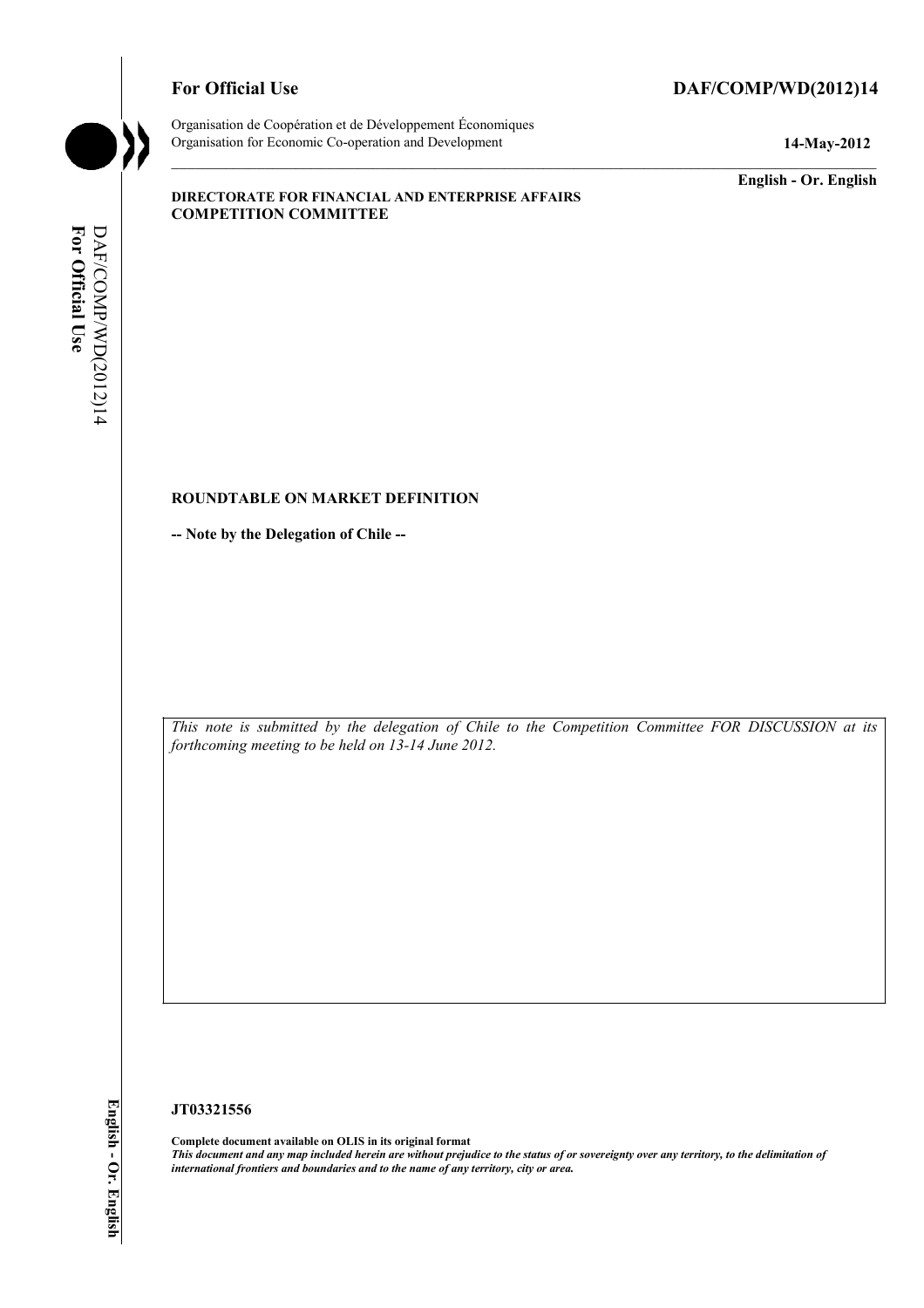## **ROUNDTABLE ON MARKET DEFINITION**

#### **-- Note by Chile --**

#### **Introduction**

1. This contribution addresses the methodologies used by Chilean competition authorities in order to assess the likeliness of anticompetitive effects of unilateral conducts and mergers. The first section describes the legal framework imposing the duty to assess such effects. The second will address the way in which the National Economic Prosecutor (Fiscalía Nacional Económica, hereinafter "FNE") and the Competition Tribunal (Tribunal de Defensa de la Libre Competencia, hereinafter "TDLC") assess relevant markets using a standard approach. The third section discusses the difficulties that certain market conditions present to the standard approach (differentiated products, two-sided markets, industries with important R&D) and the theoretical solutions presented in the economic literature. The fourth, summarizes some of the cases where these difficulties have been addressed by the TDLC, and explains the methodology used to deal with them. Finally, we present some conclusions.

#### **1. The need to assess current or likely effects on competition of unilateral conducts and mergers under Chilean competition law framework**

2. Chilean Competition Law does not require competition authorities to define a relevant market, nor specifies a way or methodology to delimitate it. However, this analysis is always done in practice in order to find whether a unilateral conduct or a merger might be considered to be an infringement to competition law, or to set the conditions that the parties of a merger will have to accomplish for it to be regarded in accordance to it.

3. In Chile, any deed, act or contract might be regarded as an infringement to competition law only if it prevents, restricts or hinders free competition, or tends to produce such effects.

4. In fact, Article 3º of the Chilean Competition Law gives the legal description of a competition law infringement. It provides that, "Any person who enters into or executes, whether individually or *collectively, any deed, act or contract that prevents, restricts or hinders free competition, or tends to produce such effects, will be subject to the measures prescribed by article 26 of this law, notwithstanding other corrective or restrictive measures that may be imposed in each case"* (Subsection 1).

5. Thus, only when current or likely effects on competition are established, a deed, act or contract might be prevented, corrected or punished by the TDLC in accordance to Chilean Competition Law. A definition of the relevant market is then needed to ascertain market power and determine such effects.

#### **2. Market definition according to Chilean competition authorities (the standard approach)**

6. Market definition identifies the relevant market in which firms could effectively exercise market power if they were able to coordinate in their actions. This concept has been widely used as a test for assessing the consequences of specific actions or market configurations, asking whether a hypothetical profit-maximizing monopolist could impose a small -but significant and non-transitory- increase in price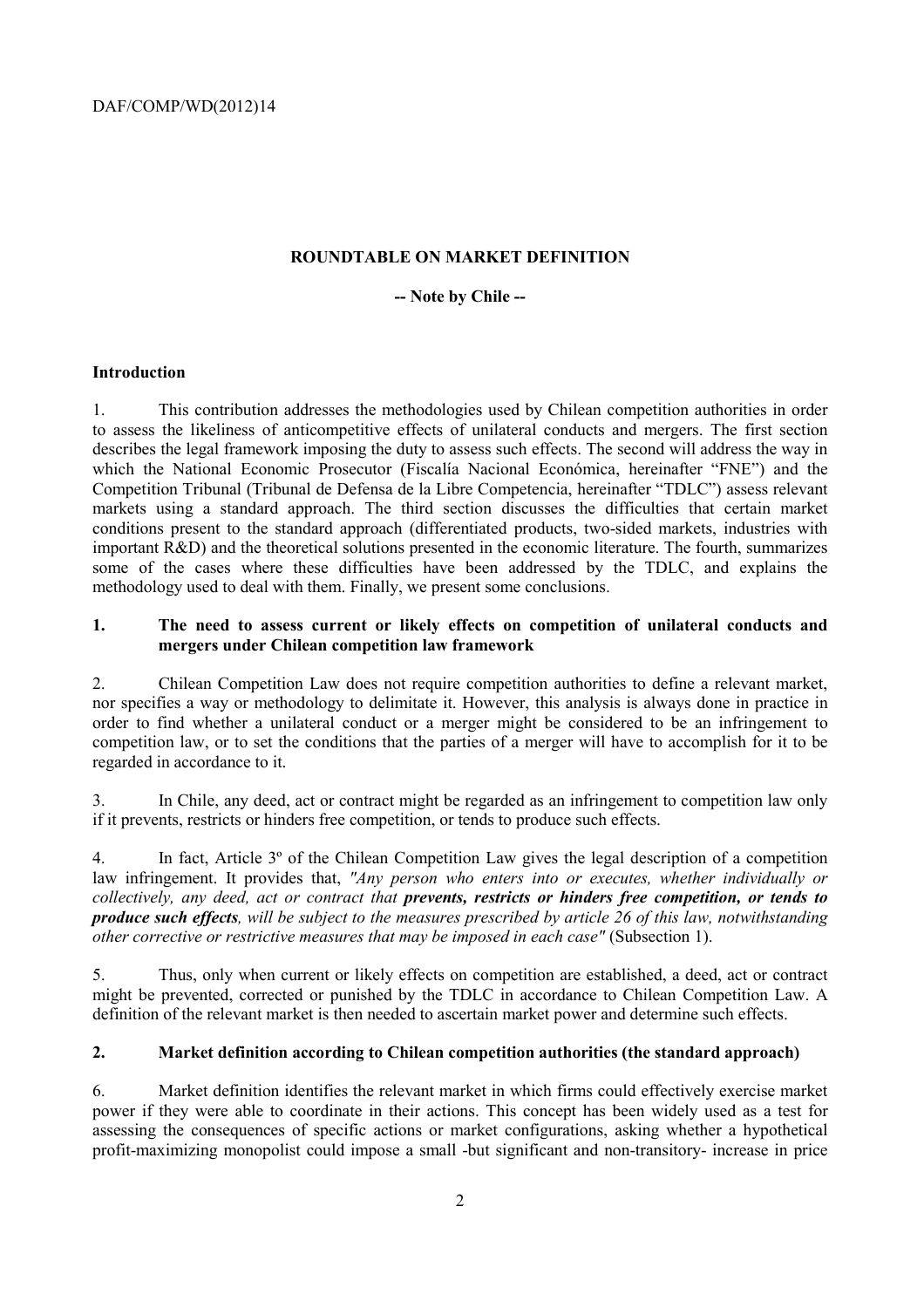(what is usually known as the SSNIP test), assuming that the prices of all other products are held constant. The relevant market will then correspond to the group of products and geographic area that are no bigger than necessary to satisfy this test.

## *2.1 FNE standard approach*

7. Though there are some attempts to use quantifiable indicators for the definition of the relevant market, in general it is qualitative information that is mostly used for this exercise. This information stems from interviews with the involved parties and other stakeholders of the sector (competitors, consumers groups, regulatory agencies, etc.). The interviews try to define whether there are product or market characteristics that differentiate one product from another.

8. Qualitative data depend on the specific market but can be summed to product characteristics, uses, modes of commercialization, consumer preferences etc. Another factor taken into account is international case law.

9. When good quality, disaggregated, data is available, quantitative techniques are used in order to closely define the market. The most commonly used quantitative approach is to estimate the own and cross elasticities for products that are seemingly similar and in order to decide whether it is possible to reject the hypothesis that these products are substitutes.

10. The first step of the process consists in applying the price test for the relevant market definition which is known as the "Granger Causality test". This test establishes if the variability in the current price of certain product/region is explained by current and/or past prices of another product/region. If the current and/or past value prices affect those in the product/region under examination, it should provide statistical evidence consistent with a wider relevant market from the product or geographical perspective. Given that this is so, the system of demand equations is estimated and consequently own and cross elasticities can be estimated. Own and cross elasticities can provide the first indication of how a product behaves given an increase in the price of another.

11. The final step of the process is the analysis of critical loss which estimates whether it is profitable for a hypothetical monopolist to increase the price of one product by 5%. The critical loss is estimated as the demanded quantity that the hypothetical monopolist would be willing to sacrifice such that their benefit would equal the benefits obtained before the increase in prices. The result is compared to the real loss in the market (using the elasticities calculated in earlier stages) due to the same 5% increase in the price of the product. If the critical loss is below the real loss it is assumed that there is competitive pressure in the market that would deter an increase in pricesand then both product/region are in the same relevant market.

12. This process has been used recently in merger cases reviewed by the FNE in the markets of meat products, dairy products and canned fish.

#### *2.2 TDLC standard approach*

13. When defining the relevant market, the standard practice in the TDLC is to begin by studying the existence of close substitutes, and assessing quantitatively and/or qualitatively the existence of market power, using the SSNIP test. Once this market has been established, the TDLC analyzes market shares (in sales measured both by units and by value), and the geographical extension of competition. It is very uncommon to have available data to estimate demand or cross price elasticities, therefore the TDLC usually relies on qualitative analysis, and/or in data obtained from other sources, such as consumer polls or aggregate data from the national statistics agency.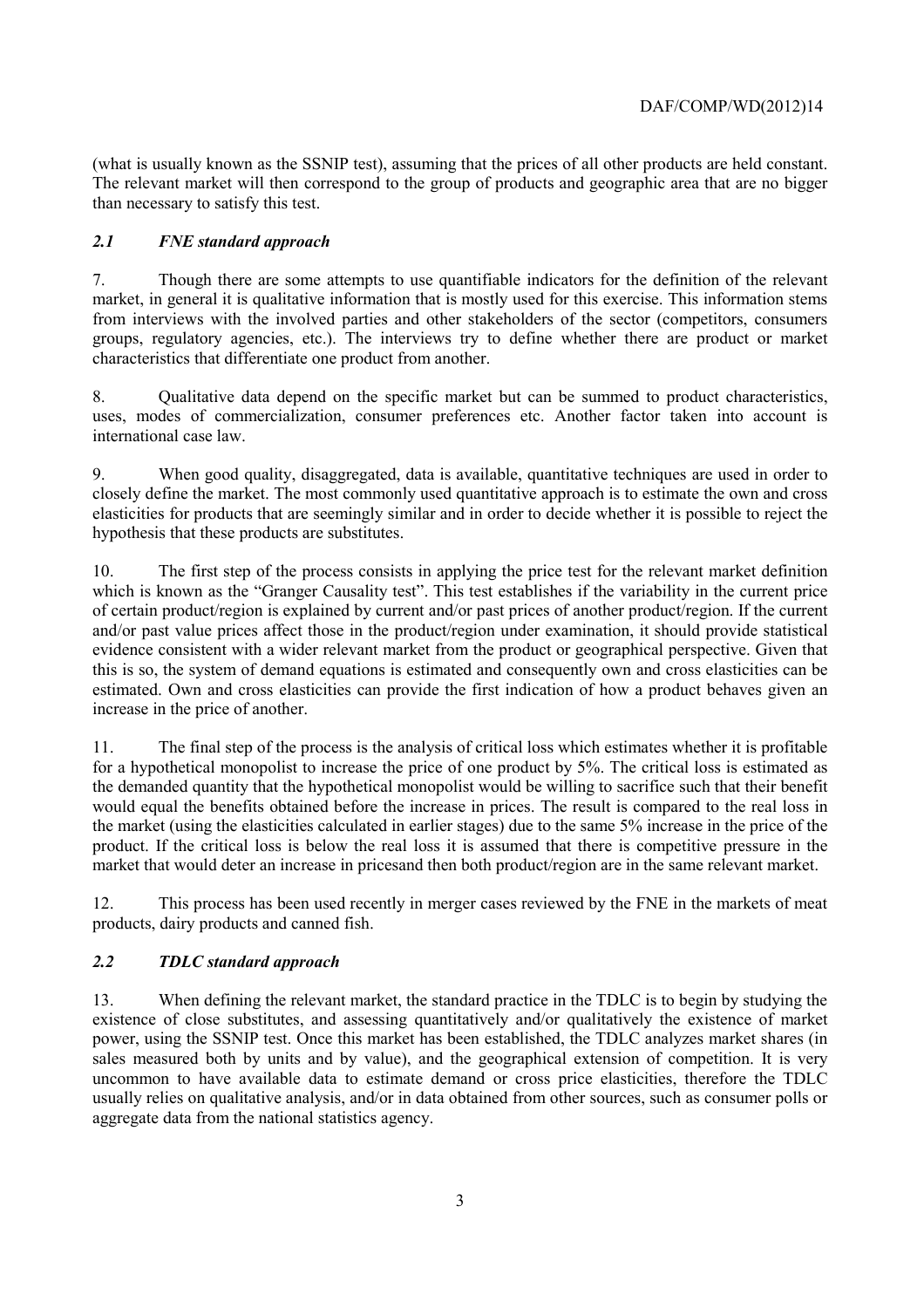## DAF/COMP/WD(2012)14

## **3. Difficulties presented by certain market conditions and solutions proposed in the literature.**

14. Despite the fact that the established approach in merger reviews has been to use the market definition, in practice, this concept has turned to be inaccurate in certain contexts. There are many markets in which the conclusions drawn from this approach may be inappropriate, and in consequence there is a possibility that they lead to wrong antitrust decisions. These cases have been widely discussed in the antitrust literature: markets with differentiated products, two sided markets, and sectors with important R&D activity and vertical settings.

15. In the case of markets with **differentiated products**, there are two main problems that arise when using the standard market definition approach. The first one comes from the fact that defining the relevant market involves a dichotomy between products that are "inside" the market or "outside" the market. This definition turns to be very inappropriate in markets where there is a continuum of products with different degrees of substitution between them rather than a clear line delimitating the market. The second one refers to how appropriate the SSNIP is to assess the anticompetitive incentives that a firm faces in the case of a merger: while market concentration in the relevant market may be a reasonable approach for looking at the coordinated effects, it may not reflect the change in the incentives that rise due to unilateral effects. In differentiated products markets this last effect turns to be very important.

16. Farrell and Shapiro  $(2010)^1$  proposed the Upward Pricing Pressure Index  $(UPPI)^2$  as a solution to the lack of an appropriate simple and reliable index for the first step of the mergers review in the case of differentiated products. This index is based on a solid microeconomic background, putting special emphasis on the changes in the incentives that a firm faces when it acquires another one as the result of a merging process. There are two main forces considered in this approach that capture the essential aspects of the problem. On the one side, there is an incentive for rising prices due to the elimination of competition between the merging firms. On the other side, there is an incentive to lower prices because of the reductions on marginal costs derived from the cost synergies between the merged parties. Which of these forces turns to be stronger will determine whether the merger generates upward pricing pressure or not.

17. While this methodology appears to be an excellent solution in theory, in practice its use is limited due to important data requirements for computing the index -diversion ratios, margins and estimated cost efficiencies-, usually not available for antitrust agencies.

18. Problems may also arise with the market definition approach in **two-sided markets.** This is the case in which firms work as a platform of interaction between two different groups of customers. That is why there are two sides in these markets, so there is more than one price that a hypothetical monopolist might increase. Under the market definition approach, the two-sided market firm would have market power if it can raise prices above the competitive level in a significant and permanent way. But in these cases the complexity of pricing strategies in some two-sided markets makes it difficult to predict which will be the anticompetitive effects that may arise from a merger. A merger can increase market power at both, one or no sides of the market at all and, as a consequence, there is a large number of different pricing strategies. This makes the SSNIP an unclear and inaccurate tool for estimating market power.

19. In this case an alternative approach is to predict how a merger will impact transaction volume. The idea behind this approach is a result seen in many economic models of two sided markets: when the two-sided firm rises the price level (understood as the sum of the prices at each side of the market), the

<sup>|&</sup>lt;br>|<br>| Joseph Farrell and Carl Shapiro (2010) *"Antitrust Evaluation of Horizontal Mergers: An Economic Alternative to Market Definition"*, The B.E. Journal of Theoretical Economics: Vol. 10: Iss. 1 (Policies perspectives), Article 9.

 $\overline{2}$ In addition to the Advanced UPPI and the GUPPI.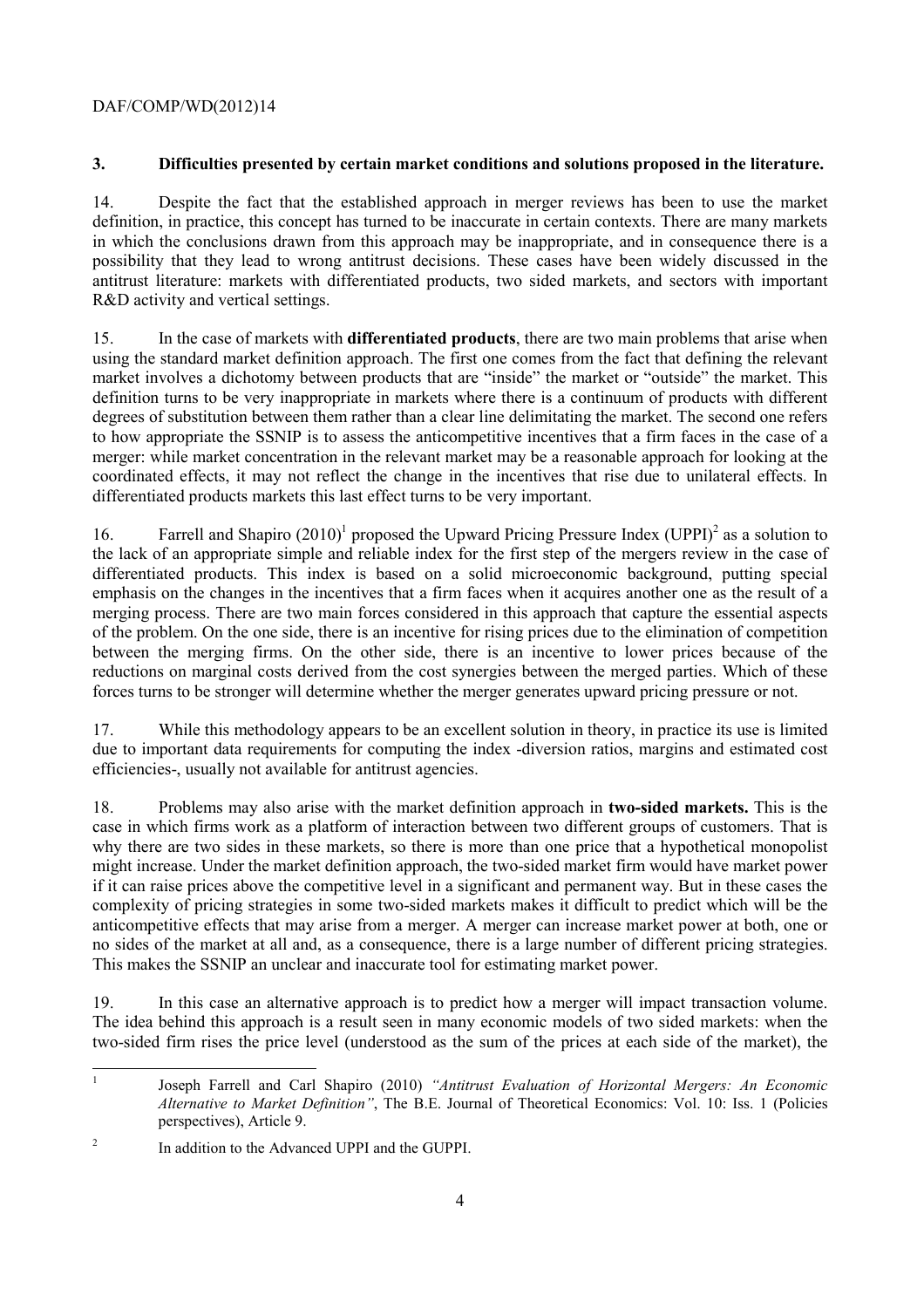## DAF/COMP/WD(2012)14

volume of interactions will decrease, independently of the composition of the rise of the price level (for example, the price level increase may be due to an increase in both prices or by an increase in one side that offsets the decrease in the other side). This makes the impact on transaction volume a good alternative to look at instead of the price-based SSNIP in the context of the complex pricing strategies in two-sided markets.

20. Another context in which the market definition approach may not be appropriate is in the case of markets with strong **competition oninnovation** -that is, markets with important R&D activity-. In this case a merger can affect not only the price variable but also other dimensions of competition, like the innovation incentives. This makes the price-focused SSNIP an insufficient test, as it does not take into account factors different from price.

21. Farrell and Shapiro proposed a solution for incorporating additional dimensions of competition when studying a merger in these particular markets. The idea is to take an approach similar to the one taken in the UPPI, but focused on the innovation incentives rather than the upward pricing pressure. For doing so they use an "innovation diversion ratio", that measures the "extra gross profits earned by firm A when it devotes more resources to innovation that come at the expense of firm B"<sup>3</sup>. If this number turns to be big when compared with some standard level of R&D efficiencies, the merger will "tend to retard innovation of firm A's products<sup>74</sup>. Still, this solution may not be as useful in practice: establishing a standard level of R&D might be arbitrary and the estimation of innovation diversion ratios may be very imprecise.

#### **4. Summary of the cases where the TDLC/FNEhaveaddressed the above mentioned difficulties and methodology used to deal with them.**

22. In certain cases, the TDLC and the FNE have not been able to apply the traditional relevant market approach, mainly because of uncertainty regarding the extent of the market itself. To tackle this problem, different solutions have been applied.

## *4.1 Difficulties establishing the limit of the relevant market*

3

23. There are some cases where there is no real need to define the market, mainly because no matter how narrowly or broadly defined, the result remains unchanged. One example is Decision #60/2007 of the TDLC, a case of unilateral conduct involving two pharmaceutical companies, regarding a specific product. Since the TDLC did not have enough information to distinguish if this product was a pain reliever or a cough medicine, three possible scenarios were analyzed: a relevant market comprised only of pain relievers, a relevant market comprised only of cough medicines, and a relevant market that included both pain relievers and cough medicines. In this case, the TDLC found that the defendant did not have market power in any one of these relevant markets, nor could gain market power through the accused conducts. The TDLC's conclusion was independent of the extent of the relevant market, making its definition not necessary to decide the case at last.The TDLC used the same criteria in Decision # 59/2007, which also solved a case regarding specific pharmaceutical products.

Joseph Farrell and Carl Shapiro (2010) *"Antitrust Evaluation of Horizontal Mergers: An Economic Alternative to Market Definition"*, The B.E. Journal of Theoretical Economics: Vol. 10: Iss. 1 (Policies perspectives), Article 9.

<sup>4</sup> Joseph Farrell and Carl Shapiro (2010) *"Antitrust Evaluation of Horizontal Mergers: An Economic Alternative to Market Definition"*, The B.E. Journal of Theoretical Economics: Vol. 10: Iss. 1 (Policies perspectives), Article 9.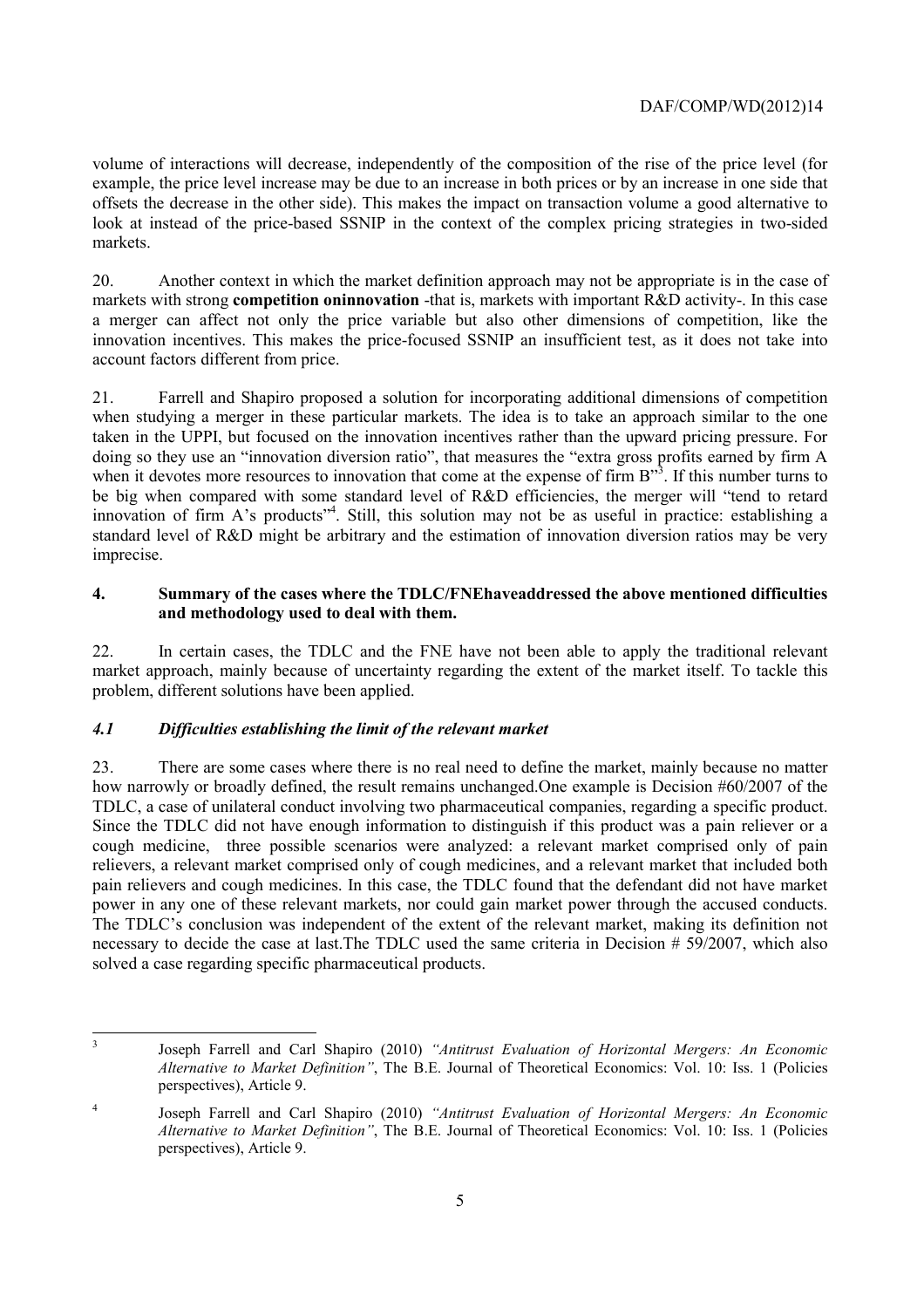## DAF/COMP/WD(2012)14

## *4.2 Differentiated products*

24. When the products within the relevant market are differentiated, the HHI will not necessarily be a reliable predictor of the unilateral risks arising from the merger. In those cases the FNE/TDLC needs to assess the level of substitution between the products sold by the merging parties.

25. In order to evaluate the level of substitution between the products sold by the merging parties, and thus assess the extent of direct competition between them, the FNE in its assessment has commissioned surveys in order to measure consumer preferences. Also, the FNE has used econometric models to estimate the possible price increases arising from a merger, using "natural experiments", such as the exit of a firm from the market due to the earthquake of 2010, comparisons of prices charged in geographic markets where the firms compete against the prices charged in those geographic markets where they do not compete, and assessment of how prices change in markets with a similar HHI or a similar number of significant competitors.

26. Moreover, in its Decision # 80/2009, the TDLC analyzed a case regarding highly differentiated products -distribution of training sneakers-. In this case, the TDLC decided to separatetwo markets: the market of casual footwear –with plenty of substitutes-, and the market for sports footwear, where technology and specificity of the product take an essential place. The first market had plenty of substitutes, and the TDLC concluded that there was no evidence of market power. However, given the specificity of the products in the sports footwear market –especially in "high technology" premium sports footwear–, the TDLC concluded that the defendant had market power that could be abused, despite low market shares in this specific sub-market.

#### *4.3 Two-sided markets*

27. In Decision #29/2005, the TDLC studied a case regarding Transbank, the bank-owned technological platform used in Chile for credit and debit card transaction processing. The TDLC identified this as a two-sided market, taking this characteristic into account when analyzing its pricing structure. Given the lack of numerical data regarding competition between credit cards and other payment methods (such as checks, cash or department store cards), the TDLC first presented an extensive qualitative analysis of the substitutability of these payment methods, in order to define a relevant market of credit and debit card transactions, where it was established that Transbank had market power. Then, it analyzed the available pricing and payments information, always taking into account the fact that this was a two-sided market. This decision concluded that there was no proof of abuse of a dominant position by the defendant, considering, among other things, the fact that two-sided markets do not have a unique clear-cut competitive pricing system. Therefore, the two-sided market condition made it difficult to find an abuse in such market.

28. In Decision # 89/2009 the TDLC studied a case where a newspaper accused the Chilean Government of systematically preferring other newspapers when hiring advertising space for its announcements. The Tribunal defined the relevant market as the market of written press, taking into account the fact that it is a two-sided market, in which positive demand externalities are present between the two sides of the market. Taking into account the fact that the newspapers with higher circulation are those that allow the Government to reach the highest number of people at the lowest cost, the Government's decision of hiring advertising space in those newspapers was deemed as an economically sound decision by the TDLC, therefore dismissing the lawsuit.